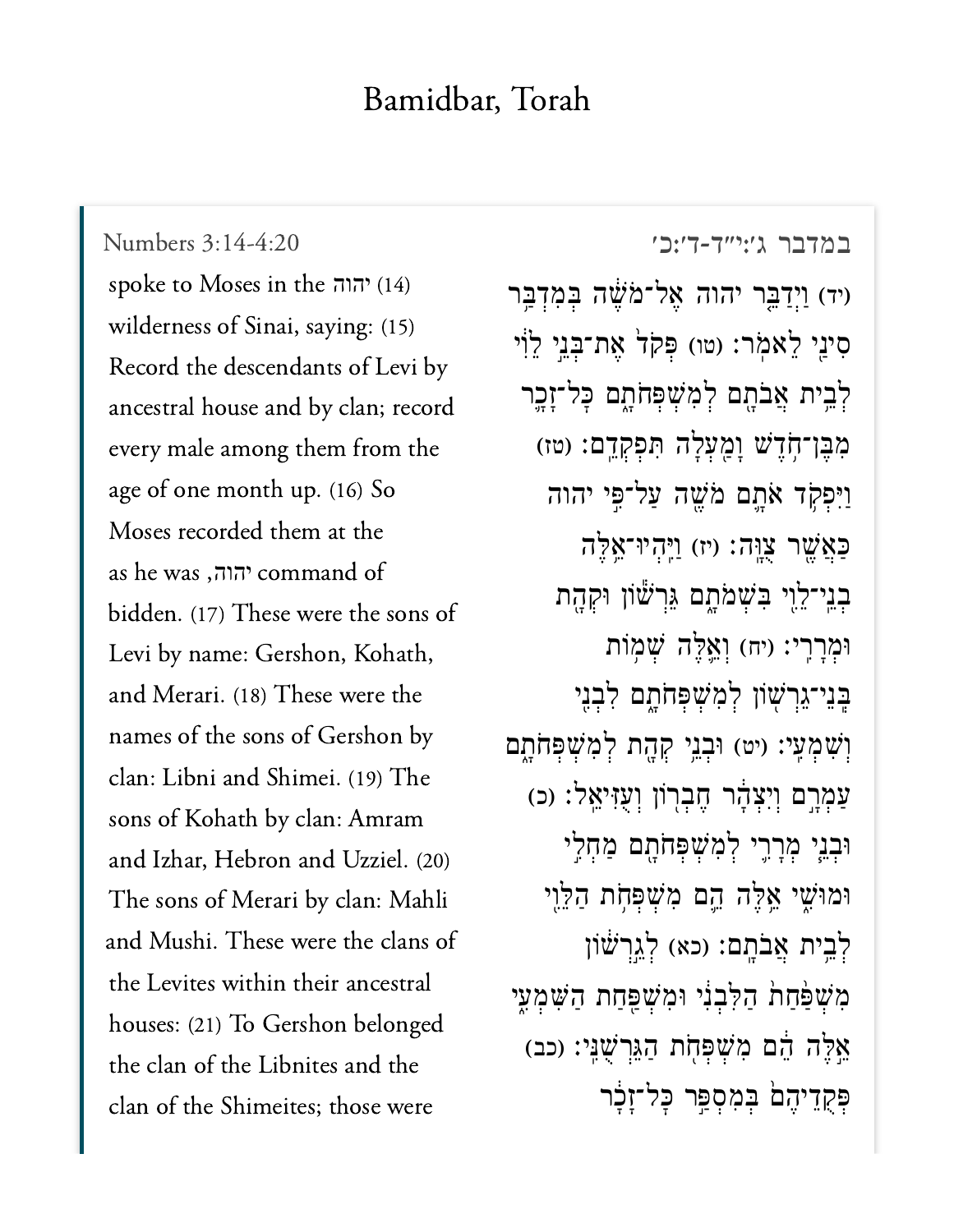the clans of the Gershonites. (22) The recorded entries of all their males from the age of one month up, as recorded, came to 7,500. (23) The clans of the Gershonites were to camp behind the Tabernacle, to the west. (24) The chieftain of the ancestral house of the Gershonites was Eliasaph son of Lael. (25) The duties of the Gershonites in the Tent of Meeting comprised: the tabernacle, the tent, its covering, and the screen for the entrance of the Tent of Meeting; (26) the hangings of the enclosure, the screen for the entrance of the enclosure which surrounds the Tabernacle, the cords thereof, and the altar—all the service connected with these. (27) To Kohath belonged the clan of the Amramites, the clan of the Izharites, the clan of the Hebronites, and the clan of the Uzzielites; those were the clans of the Kohathites. (28) All the listed

ִמֶּבן־ֹ֖חֶדׁש ָוָ֑מְעָלה ְּפֻ֣קֵדיֶ֔הם ִׁשְבַ֥עת אֲלָפִים וַחֲמֵשׁ מֵאוֹת: (כג) מְּשִׁפְּחָת הַגֵּרְשָׁנֵּי אַחֲרֵי הַמְּשָׁכֵּן ַיְחֲנְוּ יָמָּה: (כד) וּנְעֵׂיא ֲבֵית־אָב ַלַּגְּרְשָׁנֵּי אֶלְיָסֶף בֶּן־לָאֵל: (כה) וּמְשָׁמֱרֵת בְּנֵי־גֵרְשׁוֹן בְּאָהֵל מוֹעֵד ָהַמְּשָׁכֵּן וְהָאָהֶל מְכְםֶהוּ וּמַטָּך ֶפֵּתַח אָהֶל מוֹעֱד: (כו) וְקַלְעֵי ֶֽהָחֵ֗צר ְוֶאת־ָמַסְ֙ך ֶּ֣פַתח ֶֽהָחֵ֔צר אֲשֶׁר עַל־הַמְּשָׁכֵּן וְעַל־הַמְזָבֵּחַ ָסָבִיב וָאֵת מֵיתַרִיו לְכְל עֲבֹדָתוֹ: (ס) (כז) וְלְקָהָת מְּשָׁפַּחַת הַעֲמְרָמְ<sup>יֹ</sup> וּמְשָׁפֵּחַת הַיִּצְהָרִ֫י וּמְשָׁפַּחַת ַֽהֶחְבֹרִ֔ני ּוִמְׁשַּ֖פַחת ָהׇעִּֽזיֵאִ֑לי ֵ֥אֶּלה הֵם מְּשִׁפְּחֹת הַקְּהָתֵי: (כח) בִּמְסָפַּר כָּל־זָבָר מִבֵּן־חְֹדֵשׁ וָמָעָלָה ְׁשֹמַ֤נת ֲאָלִפי֙ם ְוֵׁ֣שׁש ֵמ֔אֹות ֹׁשְמֵ֖רי ִמְׁשֶ֥מֶרת ַהֹּֽקֶדׁש׃ )כט( ִמְׁשְּפֹ֥חת בִּנִי־קְהָת יַחֲנִוּ עֲל יֵרֵךְ הַמְּשָׁכֵּן ָּתִּימֻנָה׃ (ל) וּנְשֵׂיא ִבֵית־אֲב ְלִמְׁשְּפֹ֣חת ַהְּקָהִ֑תי ֱאִליָצָ֖פן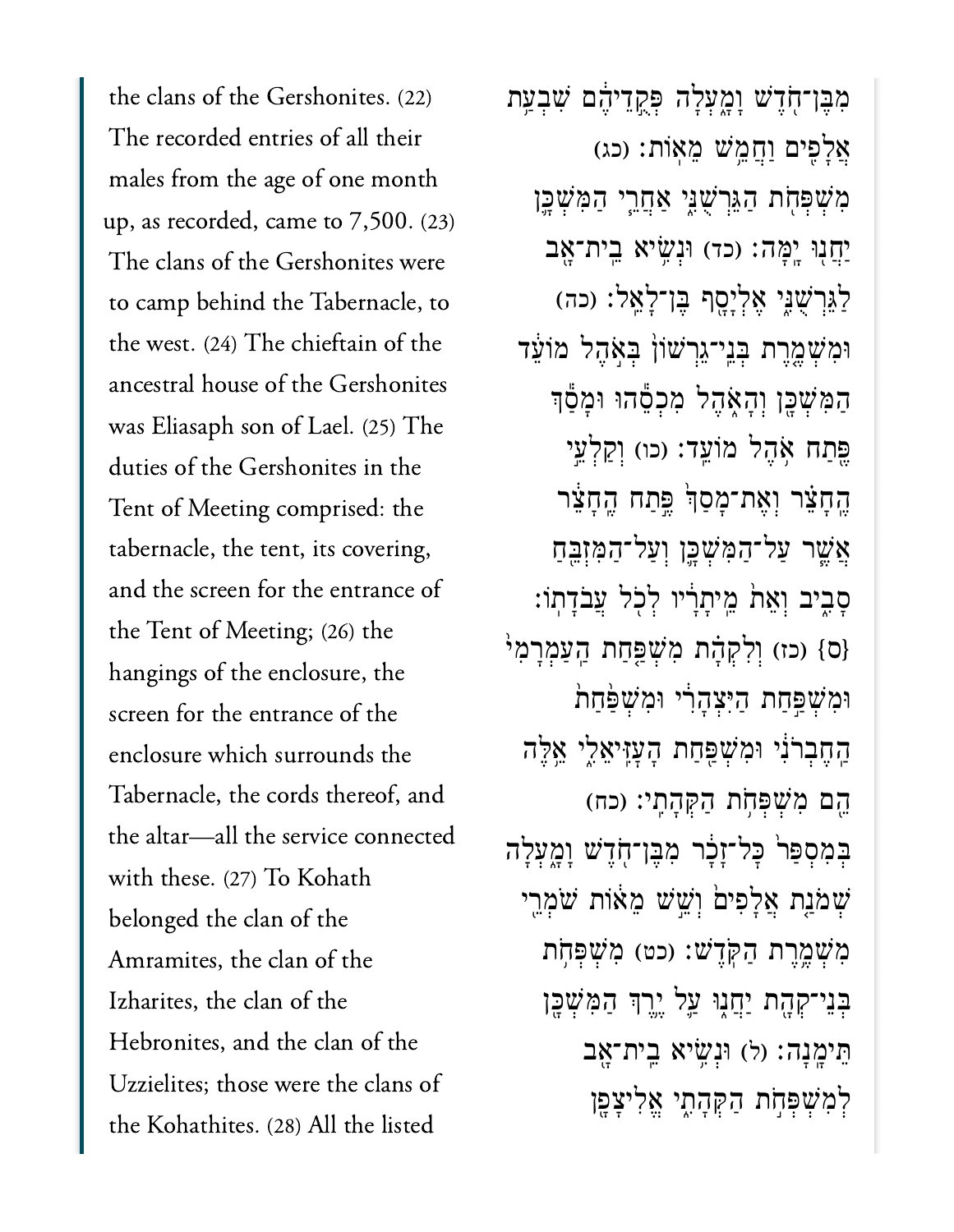males from the age of one month up came to 8,600, attending to the duties of the sanctuary. (29) The clans of the Kohathites were to camp along the south side of the Tabernacle. (30) The chieftain of the ancestral house of the Kohathite clans was Elizaphan son of Uzziel. (31) Their duties comprised: the ark, the table, the lampstand, the altars, and the sacred utensils that were used with them, and the screen —all the service connected with these. (32) The head chieftain of the Levites was Eleazar son of Aaron the priest, in charge of those attending to the duties of the sanctuary. (33) To Merari belonged the clan of the Mahlites and the clan of the Mushites; those were the clans of Merari. (34) The recorded entries of all their males from the age of one month up came to 6,200. (35) The chieftain of the ancestral house of the clans of Merari was Zuriel son

ָבֶן־עָזְיאֵל: (לא) וּמְשָׁמַרְתַּם הָאַרְן וְהַשְׁלְחָן וְהַמְּנֹרֶה וְהַמְזִבְחֹת וּכְלֵי ְהַקְּדָּשׁ אֲשֶׁר יְשָׁרְתְוּ בָּהֱם וְהַמָּסָוּ וְכָל עֲבֹדַתוֹ: (לב) וּנְשִׂיא נִשְׂיאֵי ְהַלֵּוֹי אֵלְעָזֶר בֵּו־אַהֲרֹן הַכֹּהֵן פִּקְדָּשׁ: (לג) פִּקְדָּשׁ: (לג לְמְרָךְי מְשָׁפַּחַת הַמַּחִלְי וּמְשִׁפֵּחַת ְהַמּוּּשִׁי אֱלֵה הֵם מְשִׁפְּחָת מְרַרֵי: (לד) וּפְקֻדֵיהֶם<sup>ׁ</sup> בְּמִסְפֵּר כְּל־זֶבֶּר מְבֵּן־חָדֵשׁ וַמֲעָלָה שֱׁשֶׁת אֱלָפִים וּמַאתַיִם: (לה) וּנְשֵׂיא בֵית־אַב<sup>ּי</sup> לִמְשָׁפְּחָת מְרַרִי צוּרִיאֱלֹ בֵּן־אֲבִיחָיִל עַל יֵרֵךְ הַמְּשָׁכֵֵן יַחֲנִוּ צַפְּנָה: (לו) וּפְקְדַּת מְ<sup>ֹ</sup>שָׁמֱרֵת בְּנֵי מְרַרִי קַרְשָׁי הַמְּשָׁכָּן וּבְרִיחֵיו וְעַמֻּדְיו וַאֲדְנֵיו וְכָל־כֵלָיו וְכִל ְעֲבֹדָתוֹ: (לז) וְעַמְּדֵי הֵחָצֵר סָבִיב וְאַדְנֵיהֱם וִיתֵדֹתָם וּמֵיתְרֵיהֱם: (לח) וְהַחֹגֵים לְפָנֵי הַמְּשָׁכָּן קֵדְמַה לְפָנֵ<sup>י</sup> ֹֽא ֶה ל־מֹוֵ֨ע ד ׀ ִמ ְז ָ֜ר ָח ה ֹמ ֶׁ֣ש ה **׀** וְאַהֲרֹן וּבַנַיוּ שִׁמְרִים *ּמְשָׁמֱרֵת*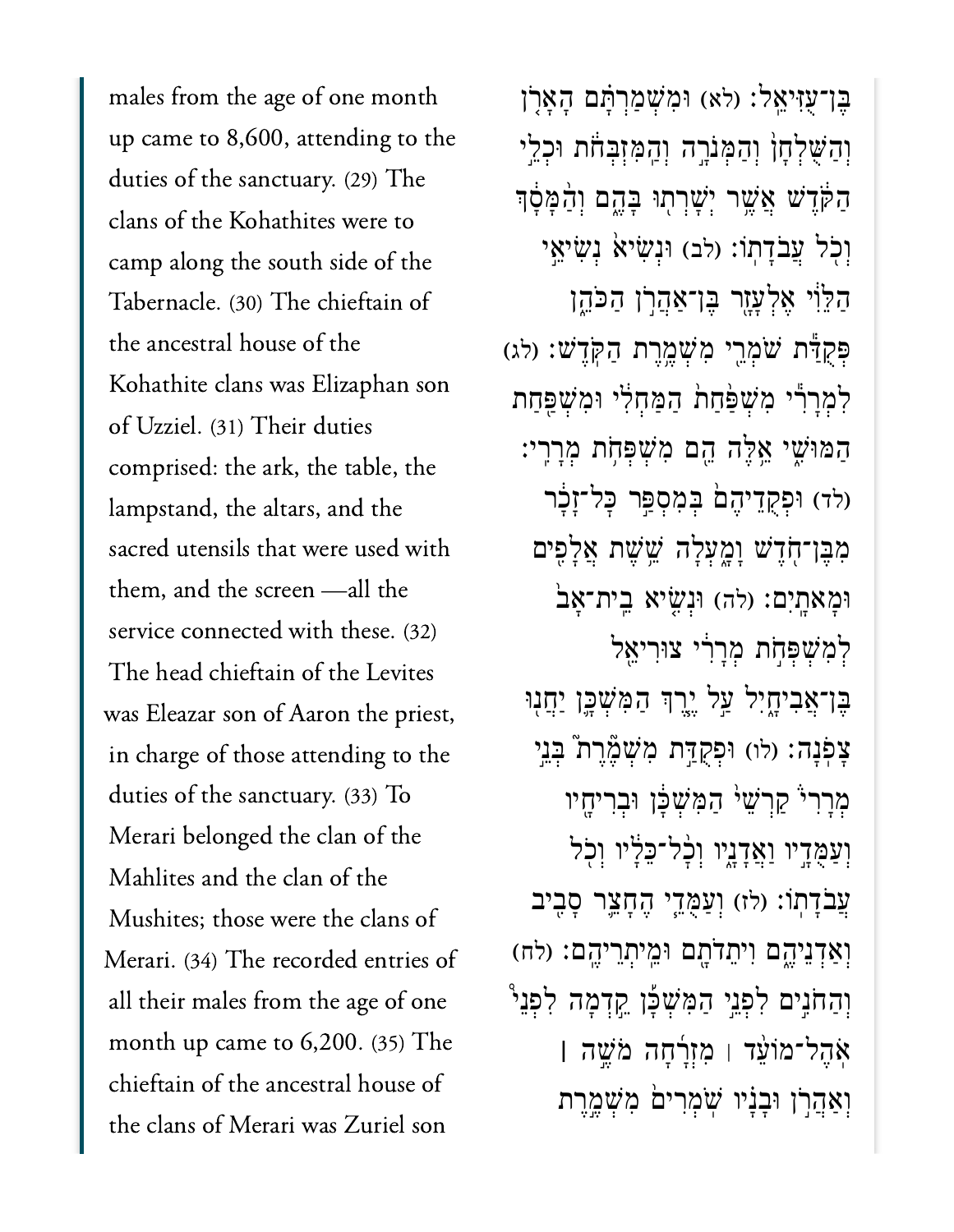of Abihail. They were to camp along the north side of the Tabernacle. (36) The assigned duties of the Merarites comprised: the planks of the Tabernacle, its bars, posts, and sockets, and all its furnishings—all the service connected with these; (37) also the posts around the enclosure and their sockets, pegs, and cords. (38) Those who were to camp before the Tabernacle, in front—before the Tent of Meeting, on the east were Moses and Aaron and his sons, attending to the duties of the sanctuary, as a duty on behalf of the Israelites; and any outsider who encroached was to be put to death. (39) All the Levites who were s command'יהוה recorded, whom at Moses and Aaron recorded by their clans, all the males from the age of one month up, came to 22,000. said to Moses: Record יהוה (40) every first-born male of the Israelite people from the age of one

ַהִּמְקָּ֔דׁש ְלִמְׁשֶ֖מֶרת ְּבֵ֣ני ִיְׂשָרֵ֑אל וְהָזֶּר הָקָרֱב יוּמֵת: (לט) כַּל־פְּקוּדֵי ַהְלִוִּ֜ים ֲאֶׁש֩ר ָּפַ֨קד ֹמֶׁ֧שה ְׄוַׄאֲׄהֹ֛ׄרׄן  $\,$ עַל־פֵּי יהוה לְמְשִׁפְחֹתָם כָּל־זָכָר מִבֶּן־חְֹדֶשׁ וָמַּׁעְלָה שְׁנַיִם וְעֶשְׂרִים  $\left\{\sigma\right\}$  (מ)  $\left\{0\right\}$   $\left\{\sigma\right\}$  אֶלֶף: אֱל־מֹשֶׁה פִּקְר כָּל־בִּכְר זָכָר לְּבְנֵי יְשְׂרָאֱל מְבֵן־חֶדֵשׁ וַמֲעָלָה וְשָׁّא אֶת מִסְפַּר שְׁמֹּתֳם: (מא) וְלָקַחְתָּ אֶת־הַלְוָיֵּם לְ<sup>וֹ</sup> אֲנֵי יהוה הַּחַת ּבָּל־ּבְּכָׂר בִּבְנֵי יִשְׂרָאֵל וְאֵתֹ בֶּהֱמַת ַּהַלְוִיֹּם תַּחַת כָּל־בִּבֹוֹר בִּבֶּהֱמֶת בִּנֵי יְשָׂרָאֱל׃ (מב) וַיִּפְקָד מֹּשֶׁה כַּאֲשֱר צְוָּה יהוה אֹתְוֹ אֵת־כָּל־בִּכְוֹר בִּבְנֵי יְשָׂרָאֱל׃ (מג) וַיִּהְי כָל־בְּכֹוֹר זַכָּר ְּבִמְסַּ֥פר ֵׁשֹ֛מת ִמֶּבן־ֹ֥חֶדׁש ָוַ֖מְעָלה ַלְפִקְדִיהֵם שָׁנֵיִם וְעֵשְׂרִים אֶלֶף  ${p}$  (שָׁלְשֶׁה וְשָׁבְעִים וּמָאַתָיִם:  ${q}$ (מד) וַיִּדַ<sup>ְבֶּ</sup>ר יהוה אֱל־מֹּשֵׁה לֵאמֹר: (מה) קֵח אֱת־הַלְוְיִּ֫ם תֲחָת ַּכַּל־בְּכוֹר בִּבְנֵי יְשָׂרַאֵ֫ל וְאֶת־בֶּהֱמֶת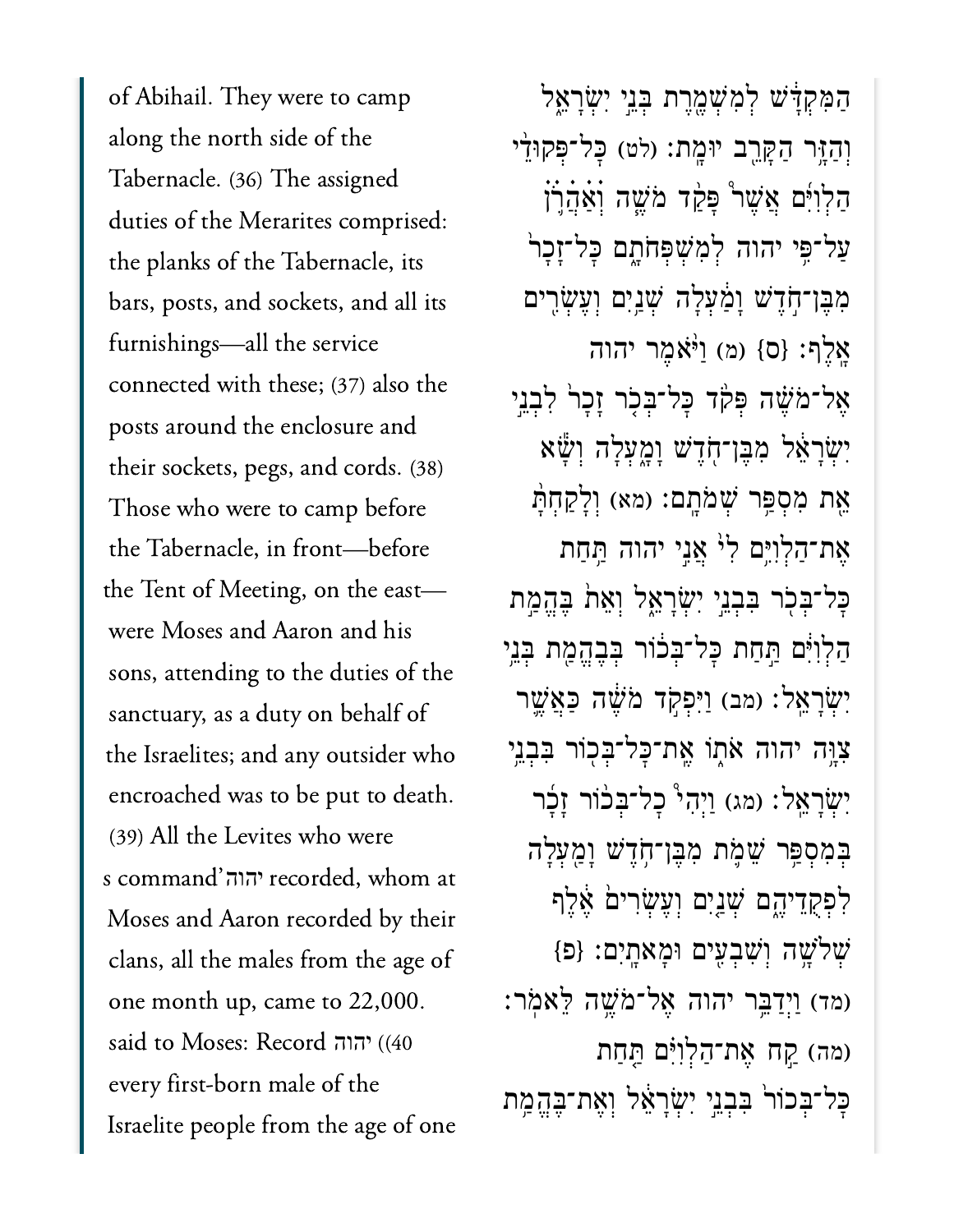month up, and make a list of their names; (41) and take the Levites for in place of every male ,יהוה, first-born among the Israelite people, and the cattle of the Levites in place of every male first-born among the cattle of the Israelites. (42) So Moses recorded all the male first-born among the Israelites, as had commanded him. (43) All יהוה the first-born males as listed by name, recorded from the age of one month up, came to 22,273. spoke to Moses, saying: יהוה (44 (45) Take the Levites in place of all the male first-born among the Israelite people, and the cattle of the Levites in place of their cattle; ,and the Levites shall be Mine s. (46) And as the redemption'יהוה price of the 273 Israelite male firstborn over and above the number of the Levites, (47) take five shekels per head—take this by the sanctuary weight, twenty *gerahs* to the shekel— (48) and give the

ַהַלְוִיֶּם תֲחַת בְּהֶמְתָּם וְהָיוּ־לֵי הַלְוְיֵּם אֲנֵי יהוה: (מו) וְאֵת ׁפְּדוּיֵי ַהְּׁשֹלָׁ֔שה ְוַהִּׁשְבִ֖עים ְוַהָּמאָ֑תִים ָהֹֽעְדִפי֙ם ַעל־ַהְלִוִּ֔ים ִמְּב֖כֹור ְּבֵ֥ני יְשָׂרַאֱל: (מז) וְלַקְחָתָּ חֲמֱשֶׁת הֲמֵ**ٰשֶׁת שִׁקָלִים לַגְלְגִ**ּלֶת בִּ**שֶׁקֵל** ַהֹּ֙קֶדׁ֙ש ִּתָּ֔קח ֶעְׂשִ֥רים ֵּגָ֖רה ַהָּֽׁשֶקל׃ (מח) וְנַתַּתָּה הַבֶּסֶף לְאַהֲרֹן וּלְבָנֵיו ּפִּדוּ"ֵי הָעֹדְפִים בָּהֱם: (מט) וַיַּקְח ְמֹּשֶׁה אֵת כֵּסֵף הַפְּדְיָוֹם מֵאֵת ָהָעִדְפִים עֲל פִּדוּיֵי הַלְוְיֵּם: (נ ֵמֵ֗את ְּב֛כֹור ְּבֵ֥ני ִיְׂשָרֵ֖אל ָלַ֣קח  $\psi$ ת־הַכֶּסֶף הֲמִשָּׁה וְּשִׁשִּׁים וּשָׁלִשׁ ֵמ֛אֹות ָוֶ֖אֶלף ְּבֶׁ֥שֶקל ַהֹּֽקֶדׁש׃ )נא( וַיִּהֵּן מֹּשֵׁה אֱת־כֱסֶף הַפְּדָיֶם לְאַהֲרְן וּלְבָנֵיו עַל־פִּי יהוה כַּאֲשֵׁר (א) (פַּּ}  $\{B\}$  :אָת־מֹּשֱה: וַיִּדַ<sup>ְ</sup>בֵר יהוה אֱל־מֹשֵׁה וְאֱל־אַהֲרְן ֿלְאֹמֹר: (ב) נַעֹּׂׂא אֱת־רֹאֹשׂ בָּנֵי קִהָּ֔ת מִתְּוֹךְ בְּנֵי לֵוֶי לִמְשִׁפְּחֹתָם לְבֵית אֲבֹתֵם: (ג) מְבֶּ֫ן שְׁלֹשֵׁים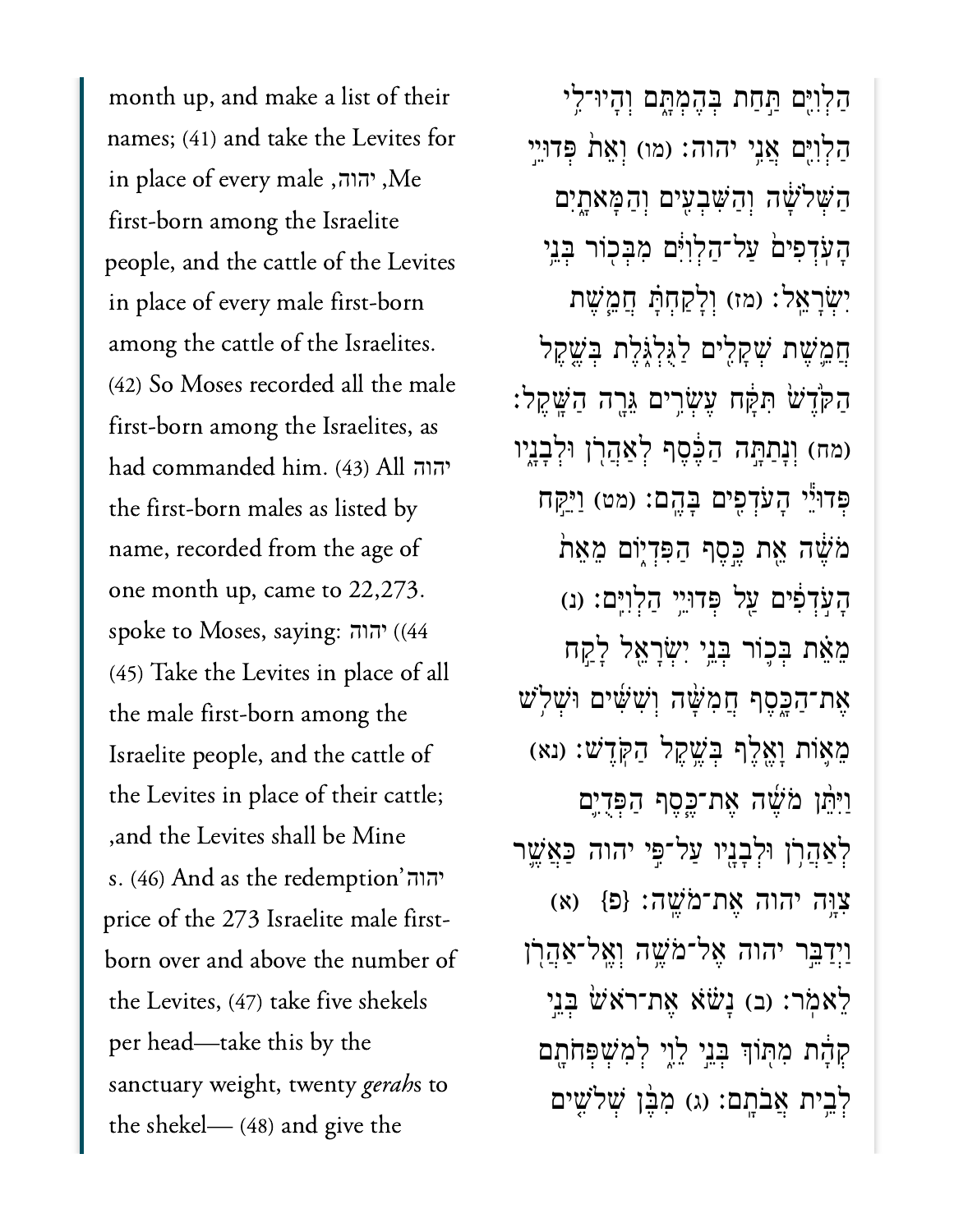money to Aaron and his sons as the redemption price for those who are in excess. (49) So Moses took the redemption money from those over and above the ones redeemed by the Levites; (50) he took the money from the male first-born of the Israelites, 1,365 sanctuary shekels. (51) And Moses gave the redemption money to Aaron and s bidding, as'יהוה his sons at יהוה יהוה (had commanded Moses. (1 spoke to Moses and Aaron, saying: (2) Take a [separate] census of the Kohathites among the Levites, by the clans of their ancestral house, (3) from the age of thirty years up to the age of fifty, all who are subject to service, to perform tasks for the Tent of Meeting. (4) This is the responsibility of the Kohathites in the Tent of Meeting: the most sacred objects. (5) At the breaking of camp, Aaron and his sons shall go in and take down the screening curtain and cover the Ark of the

ָּשָׁנָה וָמַלָּה וְעַד בֵּן־חֲמְשִׁים שָׁנֵה כַּל־בָּא לַצָּבָ֫א לַעֲשָׂוֹת מִלַּאָכֵה בְּאָהֶל מוֹעֵד: (ד) זָאת עֲבֹדֵת ְּבֵני־ְקָ֖הת ְּבֹ֣אֶהל מֹוֵ֑עד ֹ֖קֶדׁש ַהָקֵדָשִׁים: (ה) וּבָ֫א אֲהֲרָׂן וּבָנָיוֹ ַּבְּנְסְעַ הַמַּחֲנֶה וְהוֹרְّדוּ אֵת פְּרְכֶת ַהַמְּסֶךְ וְכִסּוּ־בָ֫ה ִאֵת אֲרֹן הָעֲדֵת: (ו) וְנַתְנִוּ עַלָּ'יו כְּסוּ<sup>וּ</sup> עָוֹר הַּחַשׁ ּוָפְרׂ֧שּו ֶֽבֶגד־ְּכִ֛ליל ְּתֵ֖כֶלת ִמְלָ֑מְעָלה ְוָׂש֖מּו ַּבָּֽדיו׃ )ז( ְוַ֣על **׀** ֻׁשְלַ֣חן ַהַפְּנִים יִפְרְשֹוּ בֵּגֵד תְּבֶּלֶת וְנָתְנִוּ ָעָלָיו אֶת־הַקִּעָרָת וְאֶת־הַכִּפֹּת וְאֶת־הַמְּנַקִּיֹּת וְאֵת קְשָׂוֹת הַגֲּסֶך ּוְרֶׂחֶם הַתָּמִיד עָלֵיו יְהְיֵה׃ (ח) ּוָפְרׂ֣שּו ֲעֵליֶ֗הם ֶּ֚בֶגד ּתֹוַ֣לַעת ָׁשִ֔ני וָכִסְּוּ אֹתוֹ בִּמְכָסֶה עְוֹר הֶָחַשׁ ְוָׂש֖מּו ֶאת־ַּבָּֽדיו׃ )ט( ְוָלְק֣חּו **׀** ֶּ֣בֶגד תְּבֵׁלֶת וְכִפֿוּ אֶת־מְנֹרֶת הַמְּאוֹר<sup>י</sup> וְאֶת־יֱרֹתֶ֫יהָ וְאֶת־מַלְקָחֱיהָ וְאֶת־מַחְתֹּתֶיהָ וְאֵת כָּל־כְּלֵי שַׁמְּנָה ְאֲשֶׁר יְשָׁרְתוּ־לֵ<sup>נְ</sup>הּ בָּהֵם: (י) וְנַתְנִוּ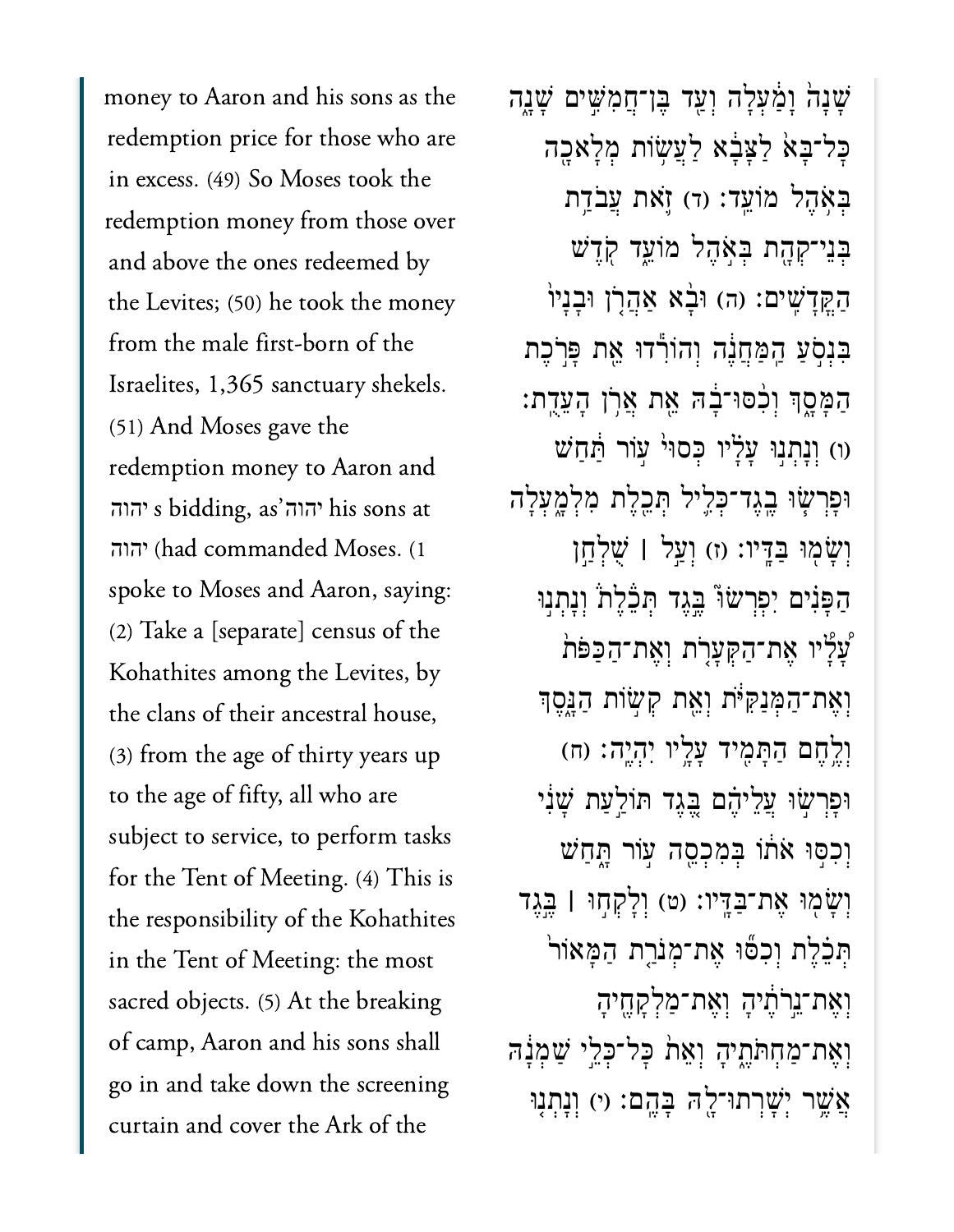Pact with it. (6) They shall lay a covering of dolphin skin over it and spread a cloth of pure blue on top; and they shall put its poles in place. (7) Over the table of display they shall spread a blue cloth; they shall place upon it the bowls, the ladles, the jars, and the libation jugs; and the regular bread shall rest upon it. (8) They shall spread over these a crimson cloth which they shall cover with a covering of dolphin skin; and they shall put the poles in place. (9) Then they shall take a blue cloth and cover the lampstand for lighting, with its lamps, its tongs, and its fire pans, as well as all the oil vessels that are used in its service. (10) They shall put it and all its furnishings into a covering of dolphin skin, which they shall then place on a carrying frame. (11) Next they shall spread a blue cloth over the altar of gold and cover it with a covering of dolphin skin; and they shall put its

ֹאֹתָה וְאֶת־כָּל־כֶּלֶיהָ אֱל־מְכְסֱה ֣עֹור ָּ֑תַחׁש ְוָנְת֖נּו ַעל־ַהּֽמֹוט׃ )יא( ְוַ֣על **׀** ִמְזַּ֣בח ַהָּזָ֗הב ִיְפְרׂשּ֙ו ֶּ֣בֶגד תְּבֶלֶת וְכְסִּוּ אֹתֹו בְּמְכְסֵה עָוֹר ַּתֲחַשׁ וְשָׂמְוּ אֱת־בַּדֵּיו: (יִב) וְלַקְחוּ אֶת־כַּל־כִלֵי הַשַּׁרֵת אֲשֶׁר יִּשֳרִתוּ־בֵם בַּקָּדֵ<sup>ּ</sup>שׁ וְנֵתְנוּּ אֱל־בֵּגֶד תַּבֶּלֶת וְכִסּוּ אוֹתֵם בִּמְכְסֵה עַוֹר ַתְּחָשׁ וְנַתְנִוּ עֲל־הַמְּוֹט: (יג) וְדְשָׁנִוּ אֶת־הַמִּזְבֵּחַ וּפָרִשְׂוּ עַלַ<sup>י</sup>ו בֵּגֵד ַאֲרָגָּמֶן: (יד) וְנָתְנְוּ עָ<sup>ּא</sup>ָיו **ָּאֶת־כַּל־כֵּ**לָּיו **אֲשֶׁר יֵשַׁרְתִוּ עַ**ּלֵיו ַבְּהֶם אֱת־הַמְּחִתְּת אֱת־הַמְזְלַגֹת וְאֶת־הַיְּעִים וְאֶת־הַמִּזְרָקת כְּל כָּלֵי ָהַמְזָּבֵּחָ וּפַרְשִׂוּ עַלָּיו כְּסֵוּי עָוֹר ַתֲחַשׁ וְשַׂמְוּ בַדֵּיו: (טו) וְכָלֵה ּאַהֲרֹוְ־וּּבְנִיו לְכַפֹּת אֶת־הַקֶּדָּשׁ וְאֶת־כָּל־כְּלֵי הַקְּדֵשׁ בִּנְסָעַ הַמַּחֲנֵה וְאַחֲרִי־כֵוֹ יָבְאוּ בְנֵי־קְהָת לַֹּשֵׁׁאת ְוֹֽלא־ִיְּג֥עּו ֶאל־ַהֹּ֖קֶדׁש ָוֵ֑מתּו ֵ֛אֶּלה ַמְּשֵׂ֑א בְנֵי־קְהָת בְּאָהֶל מֹוֹעֵ֣ד׃ (טז)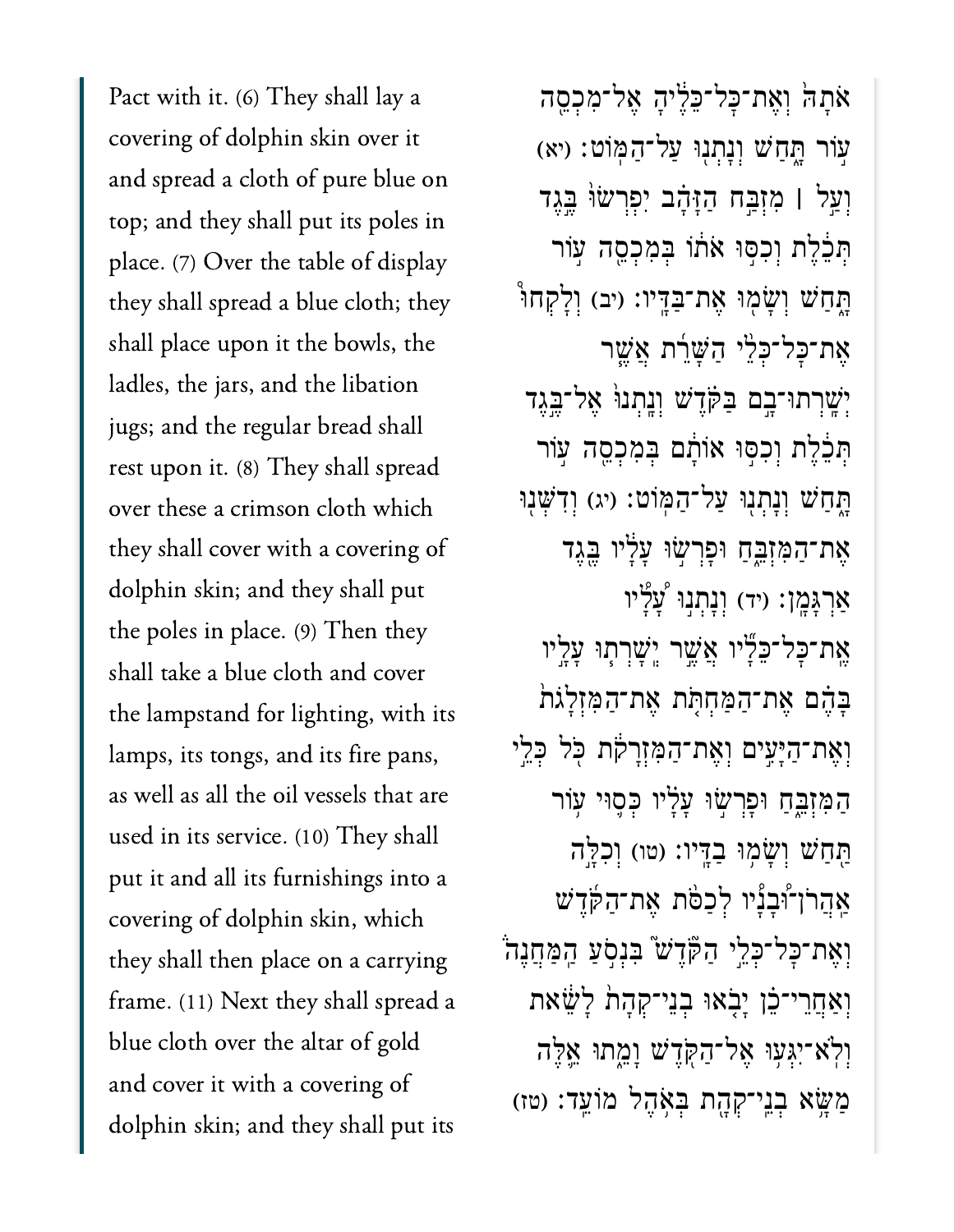poles in place. (12) They shall take all the service vessels with which the service in the sanctuary is performed, put them into a blue cloth and cover them with a covering of dolphin skin, which they shall then place on a carrying frame. (13) They shall remove the ashes from the [copper] altar and spread a purple cloth over it. (14) Upon it they shall place all the vessels that are used in its service: the fire pans, the flesh hooks, the scrapers, and the basins—all the vessels of the altar—and over it they shall spread a covering of dolphin skin; and they shall put its poles in place. (15) When Aaron and his sons have finished covering the sacred objects and all the furnishings of the sacred objects at the breaking of camp, only then shall the Kohathites come and lift them, so that they do not come in contact with the sacred objects and die. These things in the Tent of

ּוְפֻקַּ֞דת ֶאְלָעָ֣זר **׀** ֶּבן־ַאֲהֹ֣רן ַהֹּכֵ֗הן ְשֶׁמֶן הַמַּאוֹר וּקִטְרֶת הַסַּמִּ֫ים וּמְנָחֵת הַתַּמִּיד וְשֵׁמֵן הַמְּשָׁחָה פִּקְדָּׁת כַּל־הַמְּשָׁכֵּן וְכַל־אֱשֶׁר־בֹּוֹ בְּקָדֵ<sup>ּיָ</sup>שׁ וּבְכֵלֵיו: {פ<sup>ָן</sup> (יז) וַיִּדַּבֵּר יהוה ֶאל־ֹמֶׁ֥שה ְוֶֽאל־ַאֲהֹ֖רן ֵלאֹֽמר׃ יח) אַל־תַּכִרְיתוּ אֶת־*ֹ*ּשֱבֵט ִמְׁשְּפֹ֣חת ַהְּקָהִ֑תי ִמּ֖תֹוְך ַהְלִוִּֽים׃ )יט( ְוֹ֣זאת **׀** ֲעׂ֣שּו ָלֶ֗הם ְוָחיּ֙ו ְוֹ֣לא יַמְׁתוּ בְּגִשְׁתֵּם אֱת־קָדָ<sup>ּיָ</sup>שׁ הָקֵדַ<sup>ּ</sup>שֶׁים ַאֲהָרָן וּבָנָיוֹ יָבֹאוּ וְשָׂמְוּ אוֹתָם אֵישׁ הָל־עֲבֹדָת<sup>ָן</sup> וְאֱל־מַּשָּׂאָוֹ: (כ) ְוֹלא־ָיֹ֧באּו ִלְר֛אֹות ְּכַבַּ֥לע ֶאת־ַהֹּ֖קֶדׁש ָוֵֽמתּו׃ }פ{